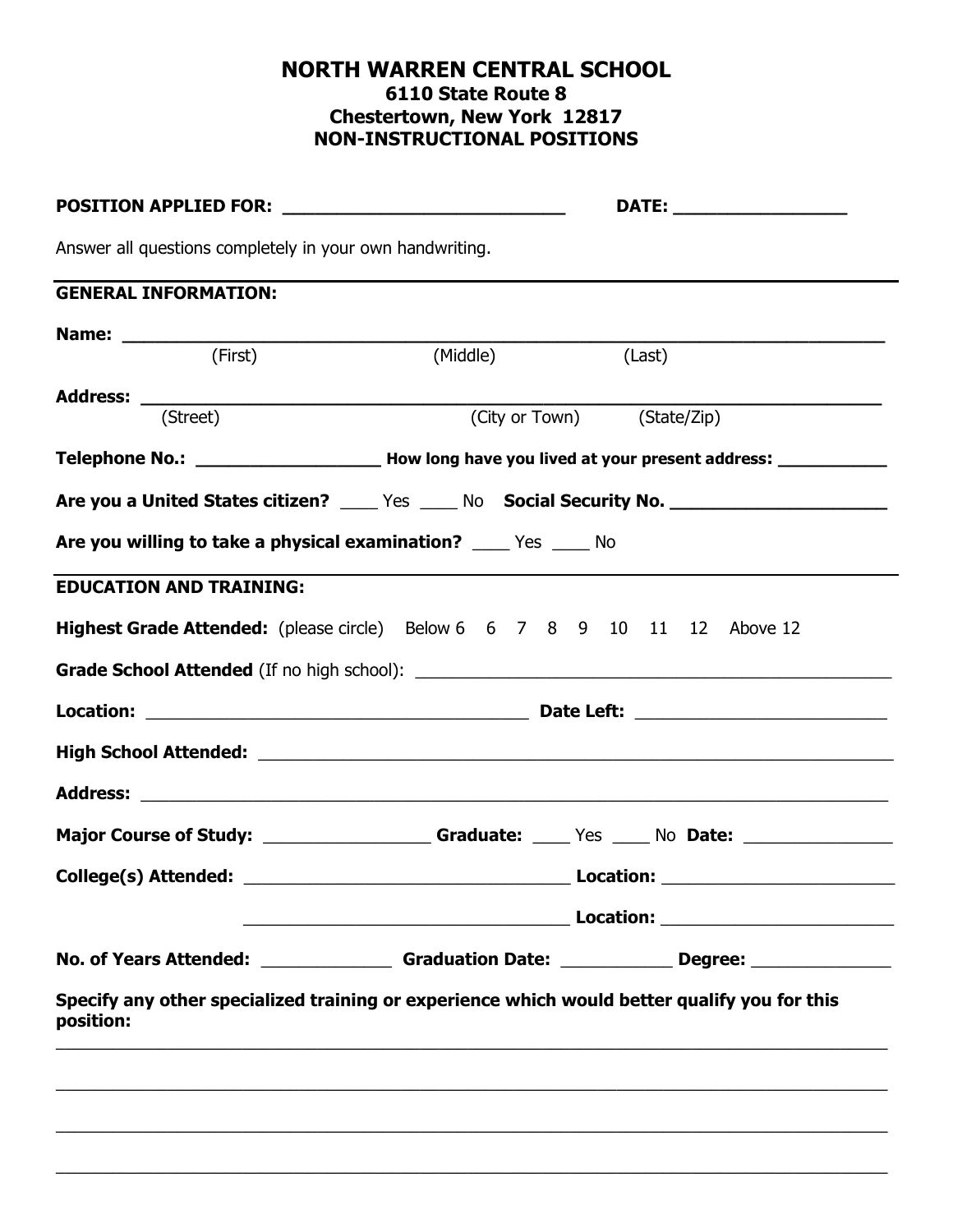## **EMPLOYMENT RECORD:** List employment for the past 10 years starting with most recent position.

| <b>Dates of Employment</b><br>From:<br>To:<br><b>Position Name:</b> | <b>Company Name &amp; Address</b>         |
|---------------------------------------------------------------------|-------------------------------------------|
| <b>Immediate Supervisor</b><br>Name:                                | <b>Briefly Describe Duties Performed:</b> |
| <b>Phone No.:</b>                                                   |                                           |
| <b>Reason for Leaving Position</b>                                  |                                           |

| <b>Dates of Employment</b><br>From:<br>To: | <b>Company Name &amp; Address</b>         |  |
|--------------------------------------------|-------------------------------------------|--|
| <b>Position Name:</b>                      |                                           |  |
| <b>Immediate Supervisor</b><br>Name:       | <b>Briefly Describe Duties Performed:</b> |  |
| <b>Phone No.:</b>                          |                                           |  |
| <b>Reason for Leaving Position</b>         |                                           |  |

| <b>Dates of Employment</b><br>From:<br>To:<br><b>Position Name:</b> | <b>Company Name &amp; Address</b>         |
|---------------------------------------------------------------------|-------------------------------------------|
| <b>Immediate Supervisor</b><br>Name:                                | <b>Briefly Describe Duties Performed:</b> |
| <b>Phone No.:</b>                                                   |                                           |
| <b>Reason for Leaving Position</b>                                  |                                           |

| <b>Dates of Employment</b><br>From:<br>To: | <b>Company Name &amp; Address</b>         |
|--------------------------------------------|-------------------------------------------|
| <b>Position Name:</b>                      |                                           |
| <b>Immediate Supervisor</b><br>Name:       | <b>Briefly Describe Duties Performed:</b> |
| <b>Phone No.:</b>                          |                                           |
| <b>Reason for Leaving Position</b>         |                                           |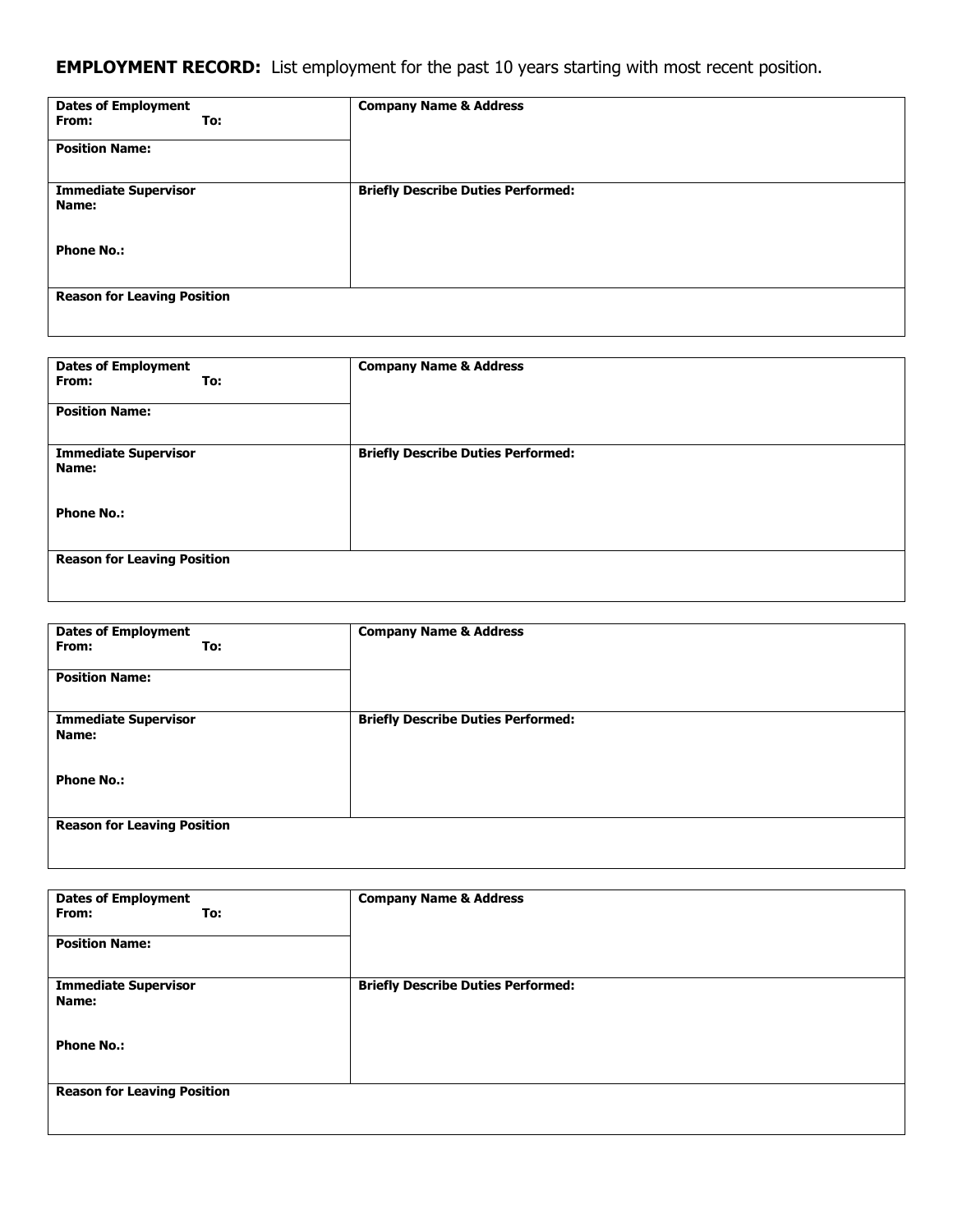## **MILITARY SERVICE:**

| <b>CIVIL SERVICE:</b>                                                                                     |  |  |  |  |
|-----------------------------------------------------------------------------------------------------------|--|--|--|--|
| Have you ever held a civil service position? _____ Yes _____ No                                           |  |  |  |  |
|                                                                                                           |  |  |  |  |
| <b>Did you take a civil service examination?</b> ______ Yes ______ No Title of Exam _____________________ |  |  |  |  |
|                                                                                                           |  |  |  |  |
|                                                                                                           |  |  |  |  |

**REFERENCES:** List persons who know of your character and qualifications.

**Business References** (List 2 persons for whom you worked.)

| Name:           |               | <b>Name:</b>    |               |
|-----------------|---------------|-----------------|---------------|
| <b>Address:</b> |               | <b>Address:</b> |               |
|                 |               |                 |               |
|                 |               |                 |               |
| Title:          | <b>Phone:</b> | Title:          | <b>Phone:</b> |
|                 |               |                 |               |

**Character References** (List 2 references. Do not list relatives.)

| Name:           |               | Name:           |               |
|-----------------|---------------|-----------------|---------------|
| <b>Address:</b> |               | <b>Address:</b> |               |
|                 |               |                 |               |
|                 |               |                 |               |
|                 |               |                 |               |
| Title:          | <b>Phone:</b> | Title:          | <b>Phone:</b> |
|                 |               |                 |               |

**Names of relatives in our employ:** \_\_\_\_\_\_\_\_\_\_\_\_\_\_\_\_\_\_\_\_\_\_\_\_\_\_\_\_\_\_\_\_\_\_\_\_\_\_\_\_\_\_\_\_\_\_\_\_\_\_\_\_\_\_\_\_\_\_

Names of personal acquaintances in our employ: \_\_\_\_\_\_\_\_\_\_\_\_\_\_\_\_\_\_\_\_\_\_\_\_\_\_\_\_\_\_\_\_\_\_